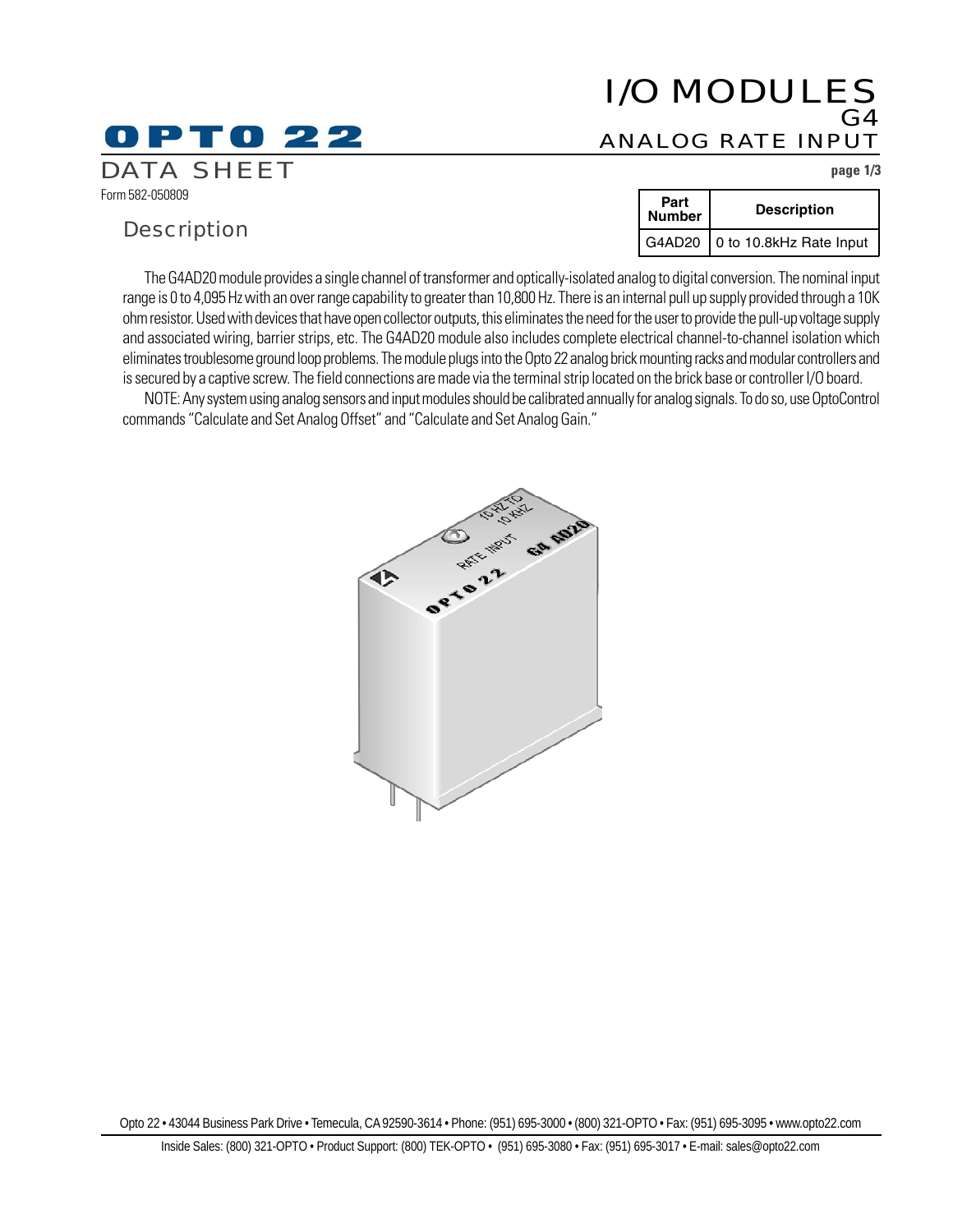# I/O MODULES G4 ANALOG RATE INPUT

**OPTO 22 DATA SHEET** page 2/3

Form 582-050809

# **Specifications**

| Nominal Input Range                                                        | 0 to 4,095 Hz                                                                                         |
|----------------------------------------------------------------------------|-------------------------------------------------------------------------------------------------------|
| Input Over Range                                                           | 0 to 10,800 Hz                                                                                        |
| Resolution                                                                 | 1 Hz (0 to 4,095 Hz)<br>2 Hz (4,096 to 8,191 Hz)<br>4 Hz (8,192 to 10,800 Hz)                         |
| Input Response Time (% of Span / D V / D Time)                             | 99% (4,054 Hz) 1 Second                                                                               |
| DC Common Mode Rejection                                                   | $-120$ dB                                                                                             |
| AC Common Mode Rejection                                                   | $-120$ dB at 60 Hz                                                                                    |
| Maximum Operating Common Mode Voltage                                      | 750 VDC or peak AC                                                                                    |
| Input vs Output<br>Zero Scale (1,920 Hz)<br>Full Scale $(\dot{9}, 600$ Hz) | 0 Hz<br>4,095 Hz                                                                                      |
| Accuracy                                                                   | $\pm$ 2 Hz or $\pm$ 0.5% of the input frequency<br>(whichever is greater)                             |
| Gain Tempco                                                                | 200 ppm/ $\degree$ C                                                                                  |
| Offset Tempco                                                              | 50 ppm/° C                                                                                            |
|                                                                            |                                                                                                       |
| <b>Input Parameters</b><br>Hookup A: Input From an Open Collector Output   | Collector is pulled up through 10 k W by G4AD20                                                       |
| Hookup B: Input From a Signal Generator<br>sine wave<br>square wave        | 5 to 24 Vp-p (2.5 to 24 Vp-p with "A" jumper)<br>0.5 to 24 $Vp-p$ (0.25 to 24 $Vp-p$ with "A" jumper) |
| Minimum Pulse Width                                                        | $40 \mu s$                                                                                            |
| Input Impedance                                                            | 50 kW (- input to + input)                                                                            |
| Pull-up Voltage                                                            | 12 to 15 V                                                                                            |
| Pull-up Resistor                                                           | 10 kW                                                                                                 |
| <b>Power Requirements</b>                                                  | 24 VDC (±0.5 V) at 40 mA                                                                              |
| Logic Supply                                                               | 5.5 V maximum at 15 mA                                                                                |

Opto 22 • 43044 Business Park Drive • Temecula, CA 92590-3614 • Phone: (951) 695-3000 • (800) 321-OPTO • Fax: (951) 695-3095 • www.opto22.com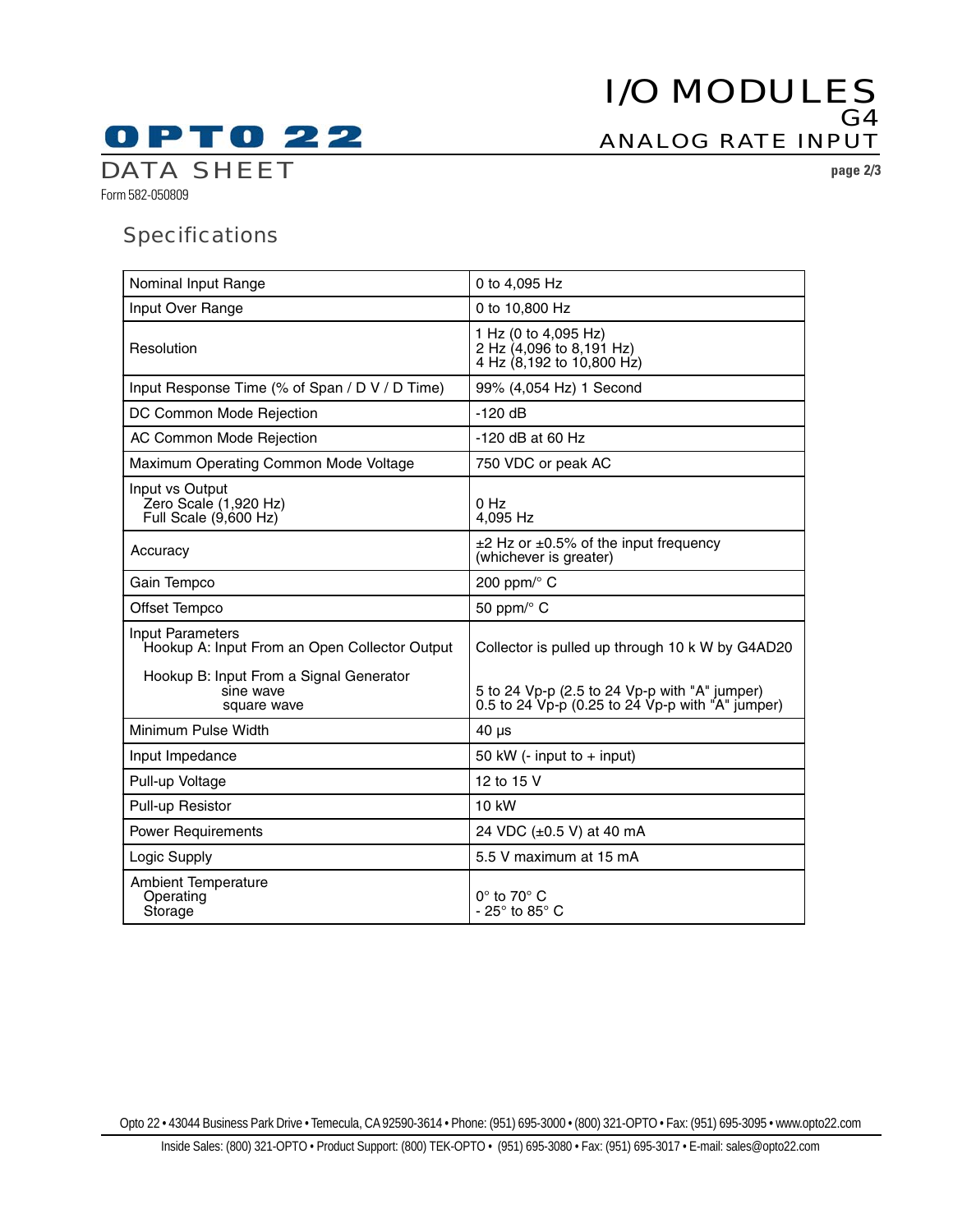# I/O MODULES  $G4$ ANALOG RATE INPUT

0 P T 0 2 2 DATA SHEET **page 3/3** Form 582-050809

## **Connections**



Opto 22 • 43044 Business Park Drive • Temecula, CA 92590-3614 • Phone: (951) 695-3000 • (800) 321-OPTO • Fax: (951) 695-3095 • www.opto22.com